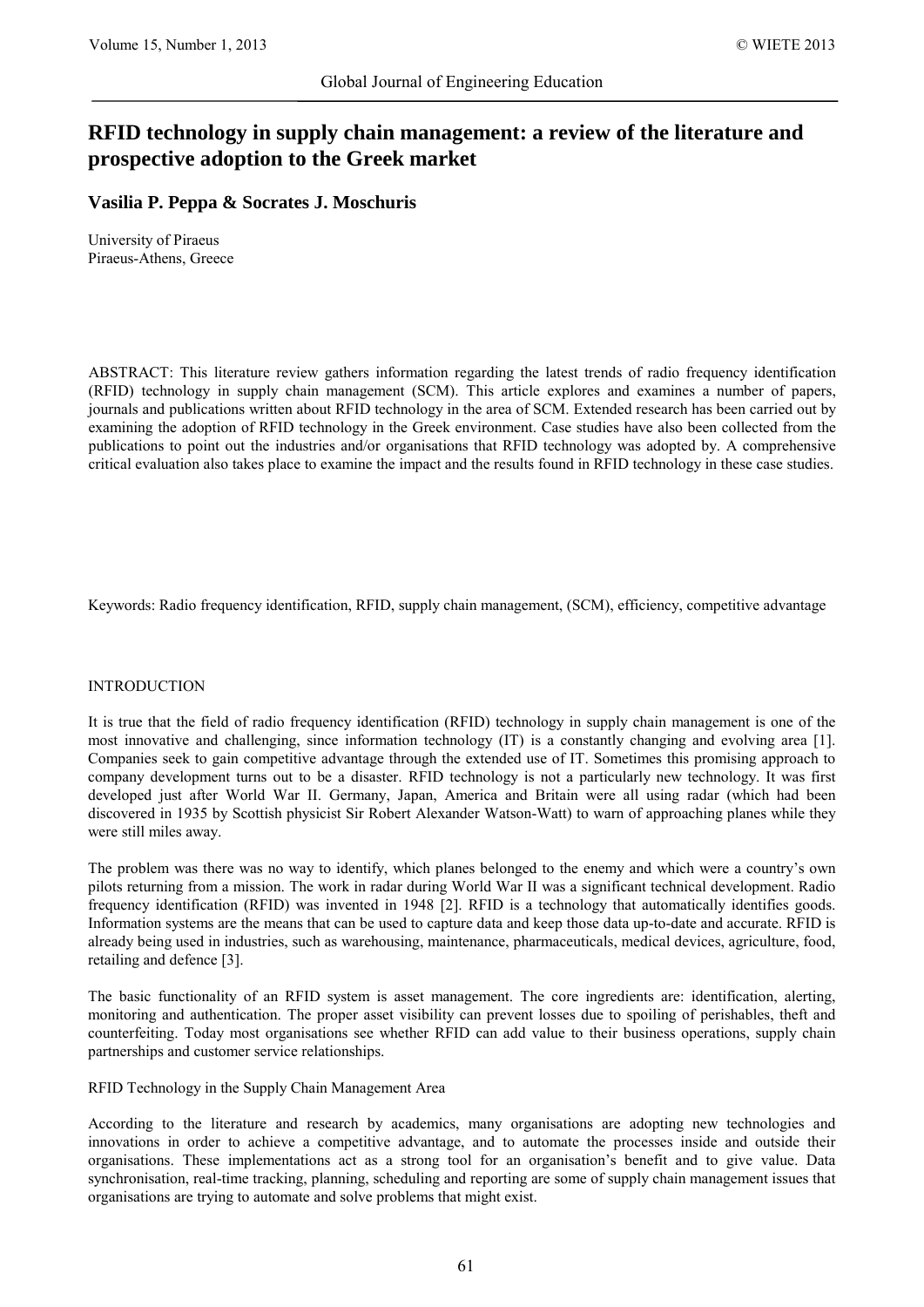Radio frequency identification technology is becoming the innovative technology to provide answers and solve most of the problems. RFID is the latest magic bullet in the technological scope that has the potential to make sweeping changes to the way organisations approach their supply chain [4]. This specific technology uses tags, readers and radio waves to communicate between two entities. RFID technology is combined with the Electronic Product Code (EPC). This combination helps to overcome an organisation's challenges in the area of manufacturing, distribution, retail, logistics and security.

Nowadays, RFID has generated a great deal of interest in the academic area, and researchers focus on the technology specifics and their impact on supply chain issues, as well as cost and time savings [5]. Most organisations are trying to achieve a competitive advantage through innovations and new technologies. Porter depicts this as one of the new ways of doing things [6]. The implementation of RFID technology is in its infancy in most organisations. As a result, they must adopt the technology as an innovative process [7].

#### RESEARCH METHODOLOGY

To undertake research in the use of RFID technology in the supply chain management area, the authors used Internetbased libraries to search and evaluate papers issued over the last five years. An extended literature review was undertaken initially to create the categories considered necessary to be studied in more detail. The authors explored, identified and finally classified major journal articles on this technology. The preliminary results of this classification were used to form RFID key areas of interest from this broad area, and finally to reveal its use in the supply chain management field.

#### RESULTS

As an outcome, the authors selected 252 articles as primary data. The review of the literature showed that most of publications referred to the areas such as computer science, engineering, business management and accounting. It is clear that RFID technology is increasing, promising and controversial, and is an area that researchers want to study in order to overcome new challenges. Furthermore, many organisations have already adopted this technology in order to gain a competitive advantage.

The research continued in an attempt to find and select publications written in the Greek environment. Greece is a country that faces serious economic crisis and most organisations try to find ways in order to survive in such a critical environment. Publications written for Greece are minimal, but they might increase rapidly. The table below shows the number of publications written about RFID adoption in the Greek environment.

## Table 1: Journals (RFID in Greece).

| Journals/sources of collected articles RFID in SCM adopted in Greece      |                        |  |  |  |
|---------------------------------------------------------------------------|------------------------|--|--|--|
| Source title                                                              | Number of publications |  |  |  |
| <b>Information Systems Management</b>                                     |                        |  |  |  |
| European Journal of Information Systems                                   |                        |  |  |  |
| Computers and Electronics in Agriculture                                  |                        |  |  |  |
| International Journal of Electronic Customer Relationship Management      |                        |  |  |  |
| Proceedings of the ACM Conference on Computer and Communications Security |                        |  |  |  |

It is clear that publications written for the Greek area of interest are few in number but suggest a promising future. An extended search showed that Greek organisations in the area of supply chain seek to adopt RFID technology to their operations.

Due to economic crisis, Greek organisations are trying to find ways to boost their competitive advantage and become strong market players. In this situation, RFID technology can be regarded as the tool for success and growth. Competitive pressure is increasing and Greek organisations seek ways of adopting new and innovative technologies in order to increase the efficiency of their business processes.

The competition in mature markets is strong, so organisations require not only to optimise cost structures, efficiency and products of excellent quality, but also to communicate and cooperate with business partners and potential customers. RFID is a promising technology for the Greek market and soon organisations will take advantage of this technology and adopt it.

## PROCESSING RESULTS

As it is revealed through this research, the articles that are referring to RFID technology in the area of supply chain management according to different categories are shown in Table 2. Conference papers, articles and articles in press were collected in order to depict the results and categorise them.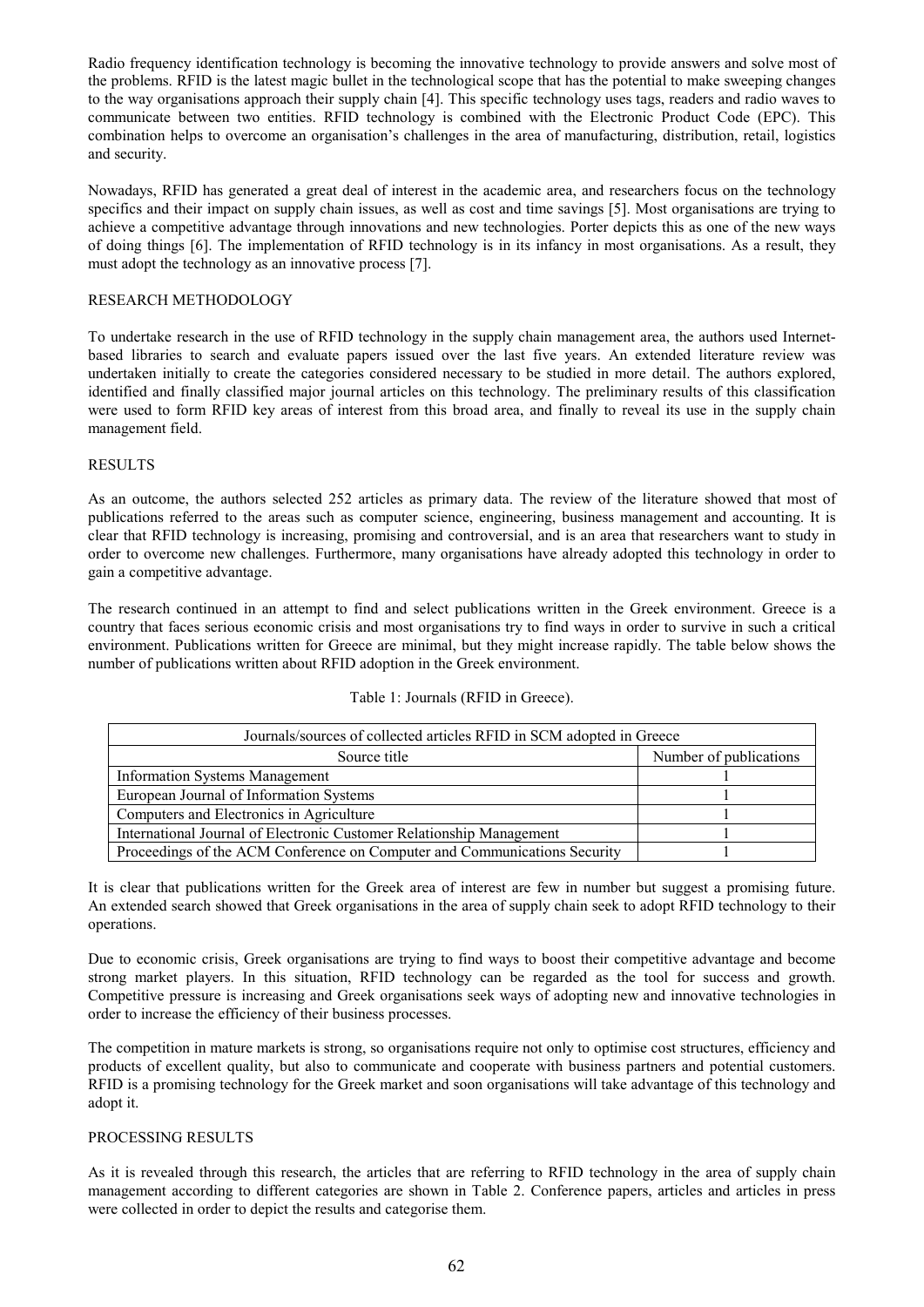| Categories by year | 2008 | 2009 | 2010 | 2011 | 2012 | Grand |
|--------------------|------|------|------|------|------|-------|
|                    |      |      |      |      |      | total |
| Conference Papers  | 23   | 29   | 34   | 36   | 07   | 129   |
| Articles           |      | 28   | 32   | 21   | 22   | 120   |
| Articles in Press  |      |      |      |      |      |       |
| <b>TOTAL</b>       | 40   | 57   | 67   |      |      | 252   |

Table 2: Articles' statistical elaboration (RFID SCM).

As demonstrated in the above table, more publications were written in 2010 than in other years. From the 67 publications that year, 34 were conference papers that depicted the importance of RFID technology in the supply chain management area. Case studies also appeared to be of high importance. Studies in a range of industries showed that there is high interest in RFID technology. There is no doubt that RFID is the key to success in most organisations. A number of case studies were collected for 2010 in order to depict the interest area of RFID technology in specific industries.

Some specific levels of security were defined and improved customers' privacy through a case study of the pharmaceutical industry [8]. Another case study was an experiment in the Hub Express business in a famous logistics company in China [9]. Their research resulted in higher throughput, better information sharing, saving labour and time and more transparency in the supply chain. A novel service-oriented architecture (SOA) that was applicable to a supply chain logistics management system was proposed [10]. Results were of remarkable performance as far as flexibility and scalability concerns. A generic FlexRFID middleware was developed for better supply chain results [11].

The authors worked in their own computing laboratory and, thus far, they have been in a position to offer to organisations the FlexRFID technology in order to improve inventory control, asset management, work in process and tracking shipments. Two major components in the implementation of RFID were introduced. These were based on the analysis of differences between actual and potential key benefits and the performance of a two-dimensional expectation perception analysis (EPA) [12]. Empirical data for that research were collected from selected companies in Taiwan. Taiwan also appeared in research that involved an experiment that was conducted about 640 times [13]. The experiment included key performance indicators that were the total inventory cost, turnover rate and the bullwhip effect. The result was that RFID-enabled R-SCIARIMA supply chain model was the best in practice, reducing the total inventory cost by 35.43% and increasing the inventory turnover rate by 61.36%.

Other interesting pieces of research outlining the possibility of adopting RFID technology in pharmaceutical supply chain information transmission was also found [14]. Moreover, a similar case study that identifies key performance indicators in order to trace the impacts of standards like RFID, EPCglobal and ebXML on the pharmaceutical industry supply chain was written up [15]. Post-consumer monitoring and ordering of medical supplies with the use of RFID technology were also investigated [16]. Practical experiences have been undertaken on the item level traceability in the pharmaceutical supply chain.

Another case study that used RFID technology in a perishable commodity environment on flowers at Daniel's Flowers in Manhattan, New York, was also found [17]. As a result, the company saved money through better control of inventory by applying RFID technology.

Similar research suggested that there could be substantial cost benefits to grocery retailers [18]. Grocery retailers were also featured by Wang et al, reporting on a methodology that was developed to model food quality degradation [13]. The result was to maximise food retailers' profits through a pricing approach based on identified food quality features. Furthermore, another case study focused on an Italian silk textile cluster in Como [19]. Quetti and Pigni depicted RFID technology as a tool to improve product traceability along the supply chain and to certify products' origins safeguarding the *Made in Italy* value. Another assessment was carried out in Italy at Italian fast moving consumer goods (FMCG). The assessment included both quantitative and qualitative data that resulted in the reduction of the bullwhip effect affecting the economic profitability of the whole FMCG supply chain [20].

An interesting analysis and combination of the requirements of energy-related products legislation (ERP) to the automotive supply chain and the tracking system was also valuable [21]. The scope of the case study was to show the benefits of RFID technology in the green supply chain (GSC) area in the automotive industry. An investigation of South Korean retailers appeared in another case study that identified the organisational characteristics that result from the RFID adoption [22]. Furthermore, Kim and Garrison collected and analysed results from 278 adopting organisations in order to show the organisational needs, perceived factors and organisational readiness.

## Case Studies Selection

The research meant that a collection of case studies on RFID technology was selected, in order to separate the different industries that adopt and evaluate the introduction of RFID technology to organisations. Sixty-one case studies on a range of industries were collected.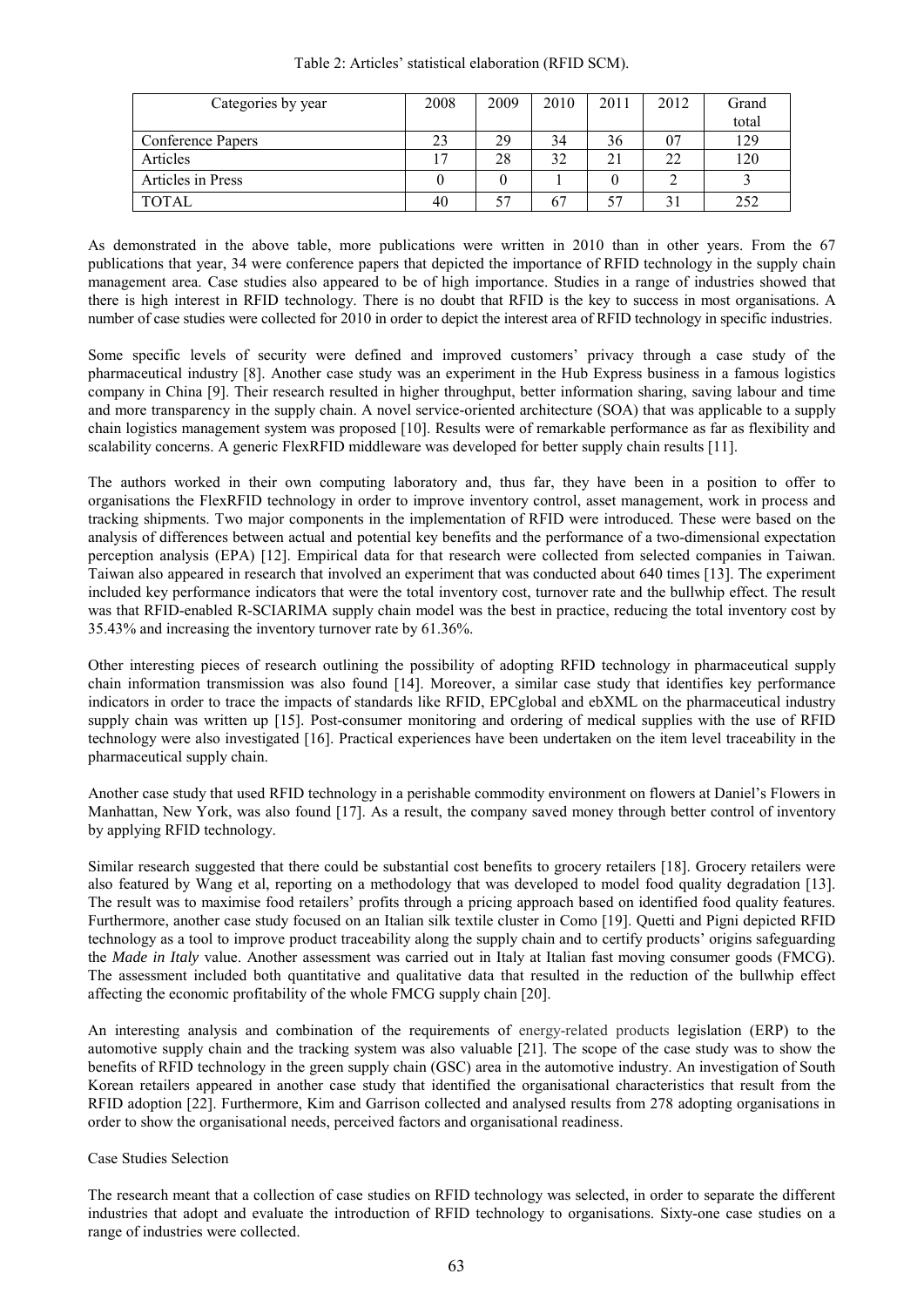Table 3: Case studies collected in each industry.

| Industry                             | No of publications |
|--------------------------------------|--------------------|
| <b>Technology Industry</b>           | 13                 |
| Food Industry                        | 6                  |
| Retail Industry                      | 5                  |
| Fashion and Textile Industry         | 6                  |
| Pharmaceutical and Hospital Industry | 6                  |
| Forest Industry                      | 2                  |
| Fish and Sea Industry                | 2                  |
| <b>Construction Industry</b>         |                    |
| Transportation and Shipping Industry |                    |
| Military Industry                    |                    |
| <b>Energy Industry</b>               |                    |
| Separate Organisations               | 11                 |
| Total                                | 61                 |

It is worth pointing out that the food industry, the fashion and textile industry and the pharmaceutical and hospital industry show interest in RFID technology. The food industry needs to handle the raw materials and finished products better. Technology is being applied to improve the traceability of food in a supply chain [23]. A lot of applications of RFID exist in the food industry, including those for supply chain management, temperature monitoring of foods and ensuring food safety [24]. Uniform standards need to be established and cost effectiveness requirements could lead to the adoption of RFID technology in the food industry.

The fashion and textile industry is an increasing area of study. The competition is high and suppliers try to provide fast responses to a customer's requests. In such a growing market, suppliers encounter issues of long production lead time, fast response to market needs and product innovation. Customers making decisions benefit from the technology provided as they demand the ability to mix and match various items of clothing within a short period of time. Some authors believe that the fashion and textile industry will benefit from RFID technology; however, issues of security in information sharing are still a big challenge [25]. RFID is an effective method for identification of counterfeit apparel products by tag authentication to differentiate genuine products, where lightweight cryptography is involved [26]. The products can be also protected from shoplifting by the use of RFID tagging [27].

The pharmaceutical industry is one of the most important industries as it is related to people's health and life. A great number of case studies were founded that examined the pharmaceutical production management system based on RFID technology. They managed to trace the whole pharmaceutical life cycle system including raw materials, production, transportation and storage. The pharmaceutical industry and healthcare world is a large, complex and fast growing area.

## RFID in Greece

As far as the Greek environment is concerned, the authors divided the publications according to the year in which they were published. It can be observed that 2009 was the year in which most publications were issued on RFID technology. Table 4 shows the number of academic publications in each year.

| Count of year                                                                  |      |                |      |      |      |                    |
|--------------------------------------------------------------------------------|------|----------------|------|------|------|--------------------|
| Labels                                                                         | 2008 | 2009           | 2010 | 2011 | 2012 | <b>Grand Total</b> |
| <b>Information Systems Management</b>                                          |      |                |      |      |      |                    |
| European Journal of Information<br>Management                                  |      |                |      |      |      |                    |
| Computers and Electronic in<br>Agriculture                                     |      |                |      |      |      |                    |
| International Journal of Electronic<br><b>Customer Relationship Management</b> |      |                |      |      |      |                    |
| Total journals/articles by year                                                |      | $\mathfrak{D}$ |      |      |      |                    |

Table 4: Articles' statistical elaboration (RFID SCM in Greece).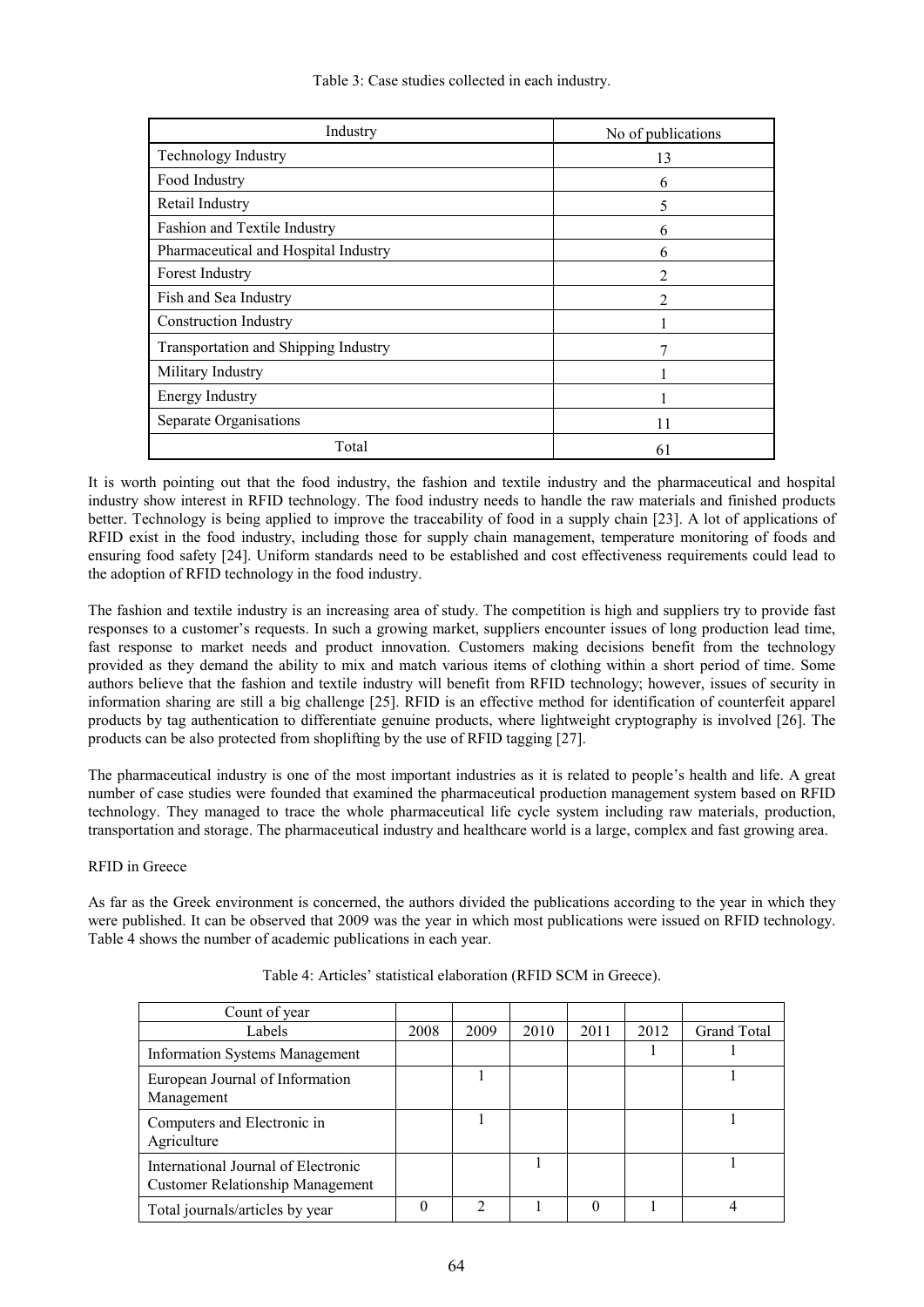It is worth noting that in 2011 there were no publications on RFID technology in the area of supply chain management in Greece. The economic crisis in Greece was a huge drawback to organisations and of course to the country's growth. The downgrading of Greek government bonds to junk status in April 2010 created alarm in all financial markets. Most of the publications referring to Greece related to the retail industry.

A model was developed and empirically tested that focused on consumer attitudes towards technology-based services [28]. Analysis of 575 questionnaire responses took place, being consumer surveys from Greece (173) and Ireland (402). Results of the study showed that consumer attitudes towards RFID-enabled services in retailing can be modelled as a confluence of multiple attitudes. Lessons learned due to the deployment of two RFID retail applications also appeared. These applications referred to dynamic pricing of fresh products and management of on-floor promotions in a supermarket.

Two methods were proposed for automatically matching bins containing harvested fruits with corresponding trees, during harvesting in orchards, where GPS data might be unavailable due to foliage [29]. These methods used an RFID antenna located on the harvesting platform for tree identification. A digital scale was also used to measure the yield distribution in the field, during the loading of the bins. The evaluation of methods used was performed during peach and kiwi harvesting in two fields in Northern Greece. The results suggested that barcode technology can be used reliably for bin registration, without delaying the harvesting. Tree detection with long-range RFID technology was also reliable.

A framework was developed for the preparation of an RFID based application at several established grocery retailers for short life products in Ireland and in Greece [30]. Findings showed that low individualism and high uncertainty avoidance are conducive to greater customers' acceptance of new service technologies.

Simple SQL queries are found in a case study that shows the efficiency of RFID [31]. Chatziantoniou et al discussed a prototype called COSTES (COntinuous SpreadsheeT-likE computations), that implements SQL extensions and evaluation algorithms. RFID applications were also presented in an in-store sales promotion.

The use of IT systems in logistics and supply chain in South East Europe can lead to information related to RFID's current and future implementation in this region, including Greece. In relation to Albania, Bulgaria, FYROM, Romania, Serbia and Montenegro, the challenges are similar; however, they differ in the stage of development of logistics and supply chain management (LSCM).

Greece has been a member of the European Union (EU) since 1980. Its geographical position is advantageous as it facilitates communication with the rest of south-eastern Europe, a fact that leads to increased competitiveness as EU policy is to provide significant advantages to EU countries-members. In addition, from a macro perspective, the EU is one of the competitive forces in the global market.

In contrast to the publications, the private sector in Greece seems to have a great interest in adopting RFID technology. Some organisations provide integrated systems and solutions in order to automate the business processes through the supply chain.

Some of the major solutions that are offered to supply chain operators in Greece cover the following areas: distribution centre, asset tracking and management, retail and apparel, laundry tracking, personnel management, waste collection management, library management, patient safety, document tracking and automatic vehicle identification.

Greek organisations/businesses that have already adopted or are planning to adopt RFID technology in their operations are shown in Table 5.

The first organisation that appears, Diakinisis, belongs to the distribution sector and is one of the largest third-party logistics operators in Greece. Diakinisis has already implemented readers and alien tags that have been tested on-site for a range of RFID applications. Vlasis Tsezos, engineering manager at Business Effectiveness, points out that the adoption of RFID was a piece of strategic thinking with regard to competition and also this system will save labour and time.

Employees will no longer scan the bar codes used to identify the pallets manually. RFID technology will provide Diakinisis customers with accurate visibility of their shipped goods. The other organisations are planning to adopt RFID technology and they are either participating in a pilot project or willing to participate in such a project.

Due to the economic crisis, Greece cannot expect private investments to lift its economy. The Greek private sector is shrinking, production is declining and unemployment is increasing. Business performance is at a low ebb because of social, political and cultural factors. Capital equipment, machinery, resources growth and technology are very slow and research and innovations face serious shortages.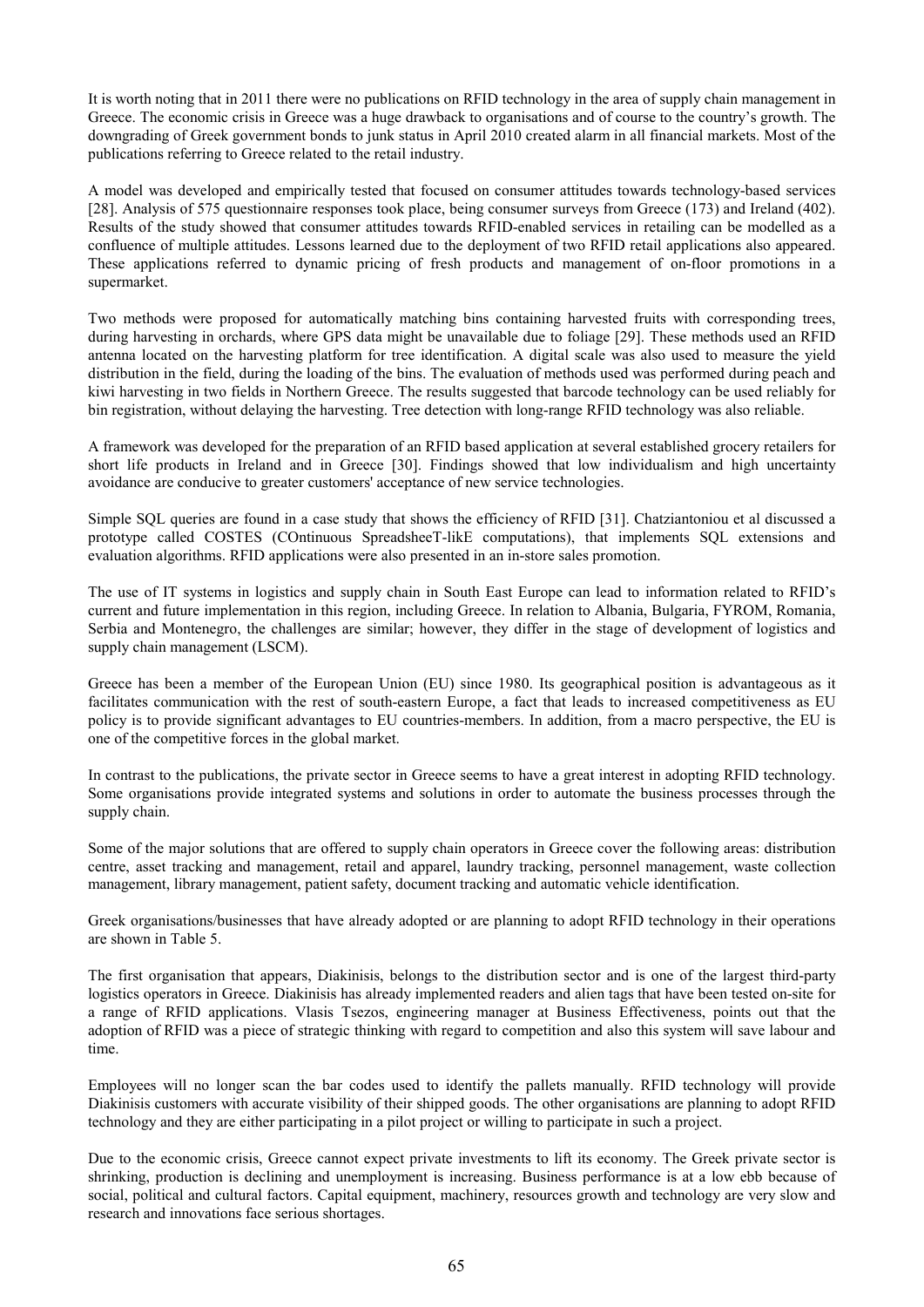| Table 5: Adoption of RFID in Greece. |  |
|--------------------------------------|--|
|--------------------------------------|--|

| Organisation Name                                                  | Industry                              | Level of RFID                                                           |
|--------------------------------------------------------------------|---------------------------------------|-------------------------------------------------------------------------|
| <b>Diakinisis</b>                                                  | <b>Distribution</b>                   | Storage and shipment                                                    |
| Plaisio Computers                                                  | Distribution - retail                 | Warehouse management                                                    |
| Colgate - Palmolive                                                | Consumer goods -<br>personal products | Point-of-purchase<br>promotional management<br>and item level packaging |
| Olympos Dairy                                                      | Dairy                                 | Logistics                                                               |
| <b>Technological Educational</b><br>Institution of Kalamata Greece | Education                             | Library services                                                        |
| Municipality of Korinthos -<br><b>Waste Collection Management</b>  | Public sector - waste<br>management   | Waste chain                                                             |
| Ioakeimedes Textiles SA                                            | Textile and fashion                   | Warehouse management                                                    |
| Vianox Svolos SA                                                   | Third party logistics                 | Storage and shipment                                                    |

Even though Greece is in a very difficult position, both the private and public sectors are trying to overcome the obstacles and become strong market players despite the circumstances. RFID technology has already been adopted by a few organisations and over time will show improved results. Future promotions will become efficient and maximise organisations' profits. Customers will enjoy products and services through the supply chain. Organisations need and want to follow technology and innovations.

The cost of RFID technology implementation is high. Organisations need to know the return on investment (ROI) in order to organise their operations and strategies. The economic crisis will not help organisations to grow. Users and all the participants need training and to know how to use competency. The waterfall effect will become an opportunity for the Greek market. Some organisations have already adopted RFID technology and others will follow up.

Technological revolutions will help the growth of organisations. Integration systems will help the implementation of RFID. Some people believe that traditional ways of doing things are better. Suppliers could not afford the cost of implementation and training. The result will be that small organisations will go out of business. The loss of jobs will increase Greece's unemployment. More devices will need support which means more trained employees.

## IMPLICATIONS FOR ENGINEERING EDUCATION

Engineering education can follow up innovations, such as RFID technology and the adoption of supply chain management. Engineering academics will be able to focus on such technologies and create new problem-solving methods that will help all businesses to stay competitive in the global market.

The development of engineers could include an extensive analysis of the requirements and choosing the best selection criteria and concepts in RFID and supply chain management. Models, process models or meta-models could be developed in order to produce a comprehensive analysis of the framework of RFID technology and supply chain management. Furthermore, new and innovative applications could be also developed for better integration between RFID technology and supply chain applications. New implementations, skills and methods could be also produced in order to act as a strong weapon for all businesses to gain a competitive advantage.

On the other hand, academics should follow all of the above technologies and provide their valuable knowledge and skills to students in order to increase their professional potential. Engineering curricula could include a comprehensive analysis with real life examples from companies, which have adopted RFID technology and led to high vocational education. Successful training processes could be achieved by arranging for engineering professionals to visit universities that would provide students with the capacity to work on RFID technology practical activities and, therefore, realise the professional work.

Engineering education could add valuable knowledge and skills to future engineering professionals and as a result contribute to the growth of small countries like Greece and help them to overcome all obstacles and get over the economic crisis.

## FUTURE WORK

Future research could focus on Greek organisations that have already adopted the technology and to measure the results inside and outside the organisation. Implementing of such a system on this large scale would provoke interesting issues (feasibility, cost, acceptance by the employees, bureaucracy matters, etc), which could be also examined in further research.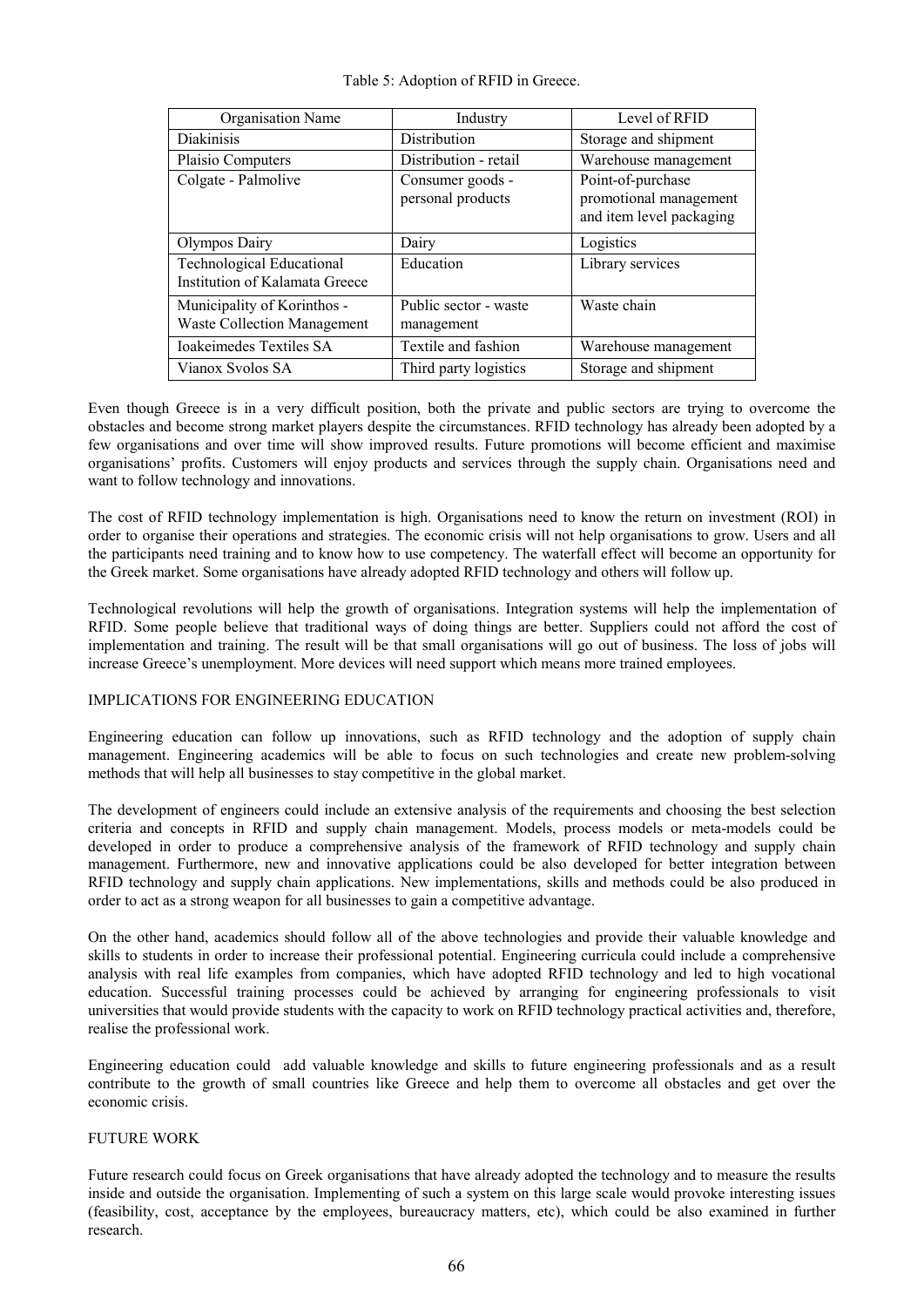The volume of articles, journals and books concerning RFID technology in supply chain management denotes the strong interest in the specific field. It seems that the adoption of RFID technology in supply chain management has penetrated into the IT industry, having as a goal the provision of solutions that will help its expansion and excellence.

Greek academics have shown interest in researching the technology of RFID, but Greek organisations with vision have already adopted such technology or are participating in a pilot project in order to gain competitive advantage. The above research leads to the assumption that the integration of RFID systems has many advantages.

This research has been co-financed by the European Union and Greek national funds through the Operational Program *Education and Lifelong Learning* of the National Strategic Reference Framework (NSRF) - Research Funding Program: Thales. Investing in knowledge society through the European Social Fund.

## REFERENCES

- 1. Sauer, C. and Reich, B.H., Rethinking IT project management: evidence of a new mindset and its implications. *Inter. J. of Project Manag.*, 27, 182-193 (2000).
- 2. Landt, J., Shrouds of Time. The History of RFID. The Association for Automatic Identification and DatCapture Technologies, Pittsburgh, 1.0, 1 October (2001).
- 3. Schuster, E.W., Allen, S.J. and Brock, D.L., Global RFID: the Value of the EPCglobal Network for Supply Chain Management (2007), http://www.amazon.com/Global-RFID-EPCglobal-Network Management/dp/3540356541.
- 4. Kamaladevi, B., RFID The best technology in supply chain management. *Inter. J. of Innovation, Manag. and Technol.,* 1, **2** (2010).
- 5. Smith, A.D., Exploring radio frequency identification technology and its impact on business systems. *Infor. Manag. and Computer Security*, 13, **1**, 16-28 (2005).
- 6. Porter, M., *The Competitive Advantage of Nations.* London: Macmillan (1990).
- 7. Davis, H.E. and Luehlfing, M.S., Radio frequency identification: the wave of the future. *J. of Accountancy*, 198, **5**, 43-49 (2004).
- 8. Schapranow, M-P., Nagora, M. and Zeier, A., CoMoSeR: cost model for security-enhanced RFID-aided supply chains. *Proc. SoftCOM 2010 - Inter. Conf. on Software, Telecommunications and Computer Networks*, 5623688, 11-16 (2010).
- 9. Xi, L., Li, J., Li, D. and Gu, Z., An efficient supply chain management model and application based on RFID. ICLEM 2010: Logistics for Sustained Economic Development - Infrastructure, Information, Integration*, Proc. 2010 Inter. Conf. of Logistics Engng. and Manag.* 387, 4272-4278 (2010).
- 10. Zhao, W., Wang, Z. and Ku, T., Novel large-scale RFID integration architecture based on SOA for supply chain logistics management. *Proc. ICCASM 2010 - 2010 Inter. Conf. on Computer Application and System Modeling*, 4, 5620108, V4290-V4294 (2010).
- 11. Kribach, A., Boulmalf, M. and Harroud, H., Supply chain related RFID: FlexRFID generic interface design and implementation. *Proc. 5th Inter. Symposium on I/V Communications and Mobile Networks, ISIVC 2010*, 5656224 (2010).
- 12. Chuang, P-T. and Barnes, J.W., A two-dimensional expectation-perception analysis for RFID benefits in supply chain management. *Proc. 40th Inter. Conf. on Computers and Industrial Engng.: Soft Computing Techniques for Advanced Manufacturing and Service Systems, CIE40 2010*, 5668364 (2010).
- 13. Wang, S-J., Huang, C-T., Wang, W-L. and Chen, Y-H., Incorporating ARIMA forecasting and service-level based replenishment in RFID-enabled supply chain. *Inter. J. of Production Research*, 48, **9**, 2655-2677 (2010).
- 14. Kwok, S.K. and Wu, K.K.W., RFID-based intra-supply chain in textile industry. *Indust. Manag. and Data Systems* 109, **9**, 1166-1178 (2009).
- 15. Barchetti, U., Bucciero, A., De Blasi, M., Guido, A.L., Mainetti, L. and Patrono, L., Impact of RFID, EPC and B2B on traceability management of the pharmaceutical supply chain. *Proc. 5th Inter. Conf. on Computer Sciences and Convergence Infor. Technol., ICCIT 2010*, 5711029, 58-63 (2010).
- 16. Swartz, S.M., Vaidyanathan, V. and Raman, H., A post-retail consumer application of RFID in medical supply chains. *J. of Business and Industrial Marketing*, 25, **8**, 607-611 (2010).
- 17. Schutzbank, D. and White, B., Supply chain sovereignty and the implementation of RFID: Daniel's flowers inventory management quandary, inventory shrinkage and depleting profits. *Proc. ISECON* (2010).
- 18. Vecchi, A. and Brennan, L., RFID supply chain implementation challenges for short-life products. *Inter. J. of RF Technologies: Research and Applications*, 2, **2**, 117-134 (2010).
- 19. Quetti, C. and Pigni, F., Factors affecting RFId adoption in a vertical supply chain: the case of the silk industry in Italy. *IFIP Advances in Infor. and Communication Technol.,* 336 AICT, 653-663 (2010).
- 20. Bottani, E., Montanari, R. and Volpi, A., The impact of RFID and EPC network on the bullwhip effect in the Italian FMCG supply chain. *Inter. J. of Production Economics*, 124, **2**, 426-432 (2010).
- 21. Zhang, T., Wang, X., Liu, X., Chu, J. and Cui, P., Automotive green supply chain management based on the RFID technology. *ICAMS 2010 - Proc. 2010 IEEE Inter. Conf. on Advanced Manag. Science* 2, 5552997, 617-619 (2010).